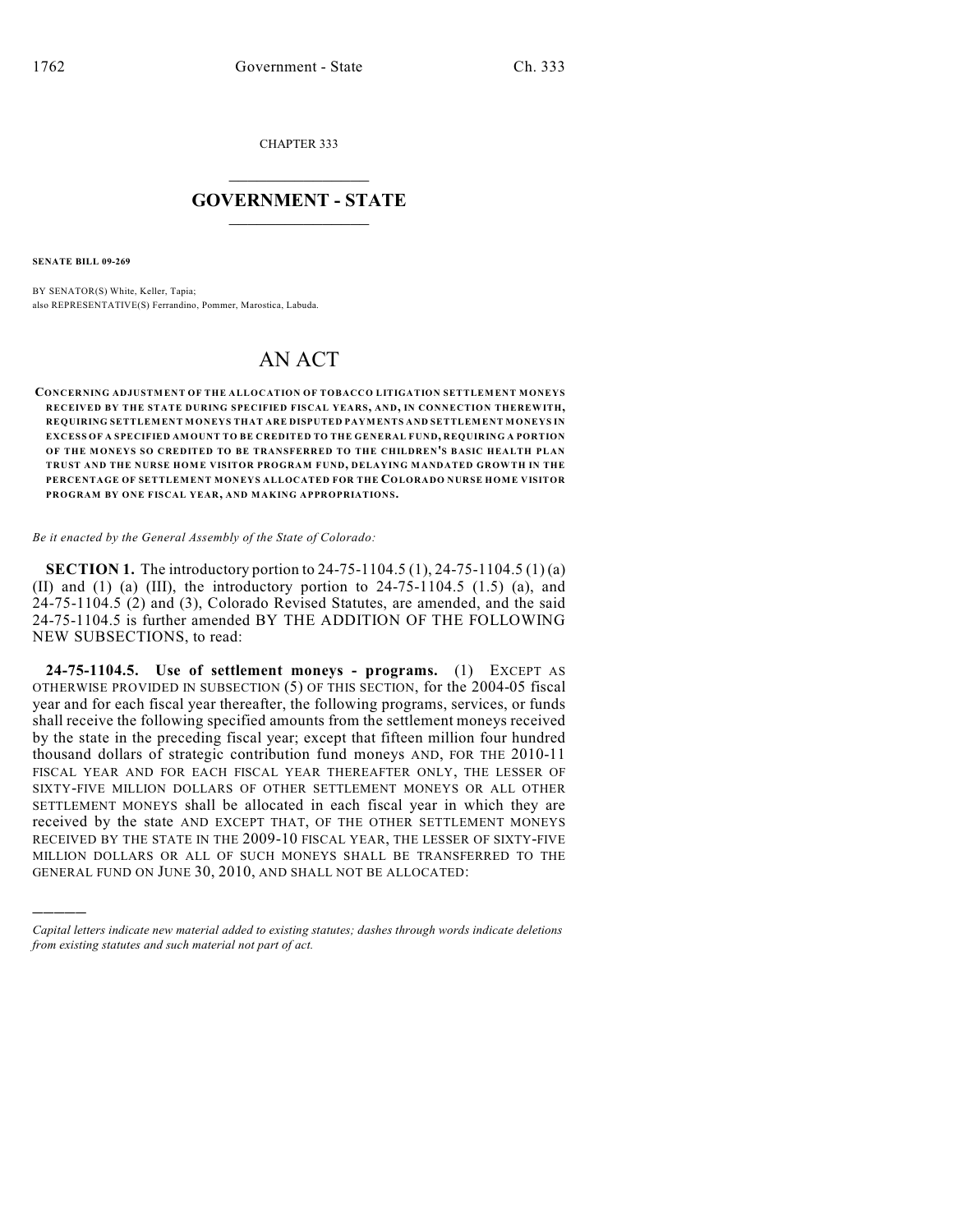(a) The Colorado nurse home visitor program created in article 31 of title 25, C.R.S., shall receive the following amounts, not to exceed nineteen million dollars in any fiscal year, as provided in section 25-31-107, C.R.S.:

(II) Beginning with the 2005-06 fiscal year and for each fiscal year thereafter through the 2013-14 THE 2014-15 fiscal year, a percentage of the total amount of settlement moneys received by the state that reflects an increase of one percent over the percentage received in the preceding fiscal year; EXCEPT THAT THE PERCENTAGE FOR THE 2009-10 FISCAL YEAR SHALL BE THE SAME AS THE PERCENTAGE FOR THE 2008-09 FISCAL YEAR; and

(III) For the  $2014-15$  THE 2015-16 fiscal year and for each fiscal year thereafter, nineteen percent of the total amount of settlement moneys annually received by the state.

(1.5) (a) EXCEPT AS OTHERWISE PROVIDED IN SUBSECTIONS (5) AND (6) OF THIS SECTION, for the 2007-08 fiscal year and for each fiscal year thereafter, the following programs, services, and funds shall receive the following specified amounts from the portion of any strategic contribution fund SETTLEMENT moneys received AND ALLOCATED by the state in the current fiscal year that remains after the programs, services, and funds receiving strategic contribution fund SUCH moneys pursuant to subsection (1) of this section have been fully funded, and the portion of all other settlement moneys received by the state in the preceding fiscal year that remains after the programs, services, and funds receiving such other settlement moneys pursuant to subsection (1) of this section have been fully funded and all overexpenditures and supplemental appropriations allowed for the 2006-07, 2007-08, and 2008-09 fiscal years pursuant to section 24-22-115 (4) have been made:

(2) The general assembly shall appropriate or the state treasurer shall transfer, as provided by law, the amounts specified in subsections (1) and (1.5) of this section from moneys credited to the tobacco litigation settlement cash fund created in section 24-22-115. Except for moneys credited to the health care supplemental appropriations and overexpenditures account of the cash fund pursuant to section  $24-22-115$  (4) (a), all settlement moneys other than strategic contribution fund SETTLEMENT moneys transferred RECEIVED AND ALLOCATED BY THE STATE DURING THE SAME FISCAL YEAR pursuant to subsection  $(1.5)$  SUBSECTIONS  $(1)$  AND  $(1.5)$  of this section shall be credited to the specified funds or accounts on July 1 of the fiscal year for which they are transferred, and all strategic contribution fund SETTLEMENT moneys transferred RECEIVED AND ALLOCATED BY THE STATE DURING THE SAME FISCAL YEAR pursuant to said subsection  $(1.5)$  SUBSECTIONS (1) AND (1.5) shall be credited to the specified funds or accounts upon receipt by the state.

(3) Notwithstanding the provisions of subsections (1) and (1.5) of this section, for purposes of sections 22-7-908 (3), 23-20-136 (3.5) (a), 25-4-1411 (6) (a), 25-4-1415 (2), 25-20.5-201 (2) (c), 25-23-104 (2), 25-31-107 (2) (d) (I), 25.5-3-207 (3), 25.5-8-105 (3), 27-10.3-106 (2) (b), and 28-5-709 (2) (a), C.R.S., strategic contribution fund SETTLEMENT moneys received and allocated by the state pursuant to said subsections (1) and (1.5) during the same fiscal year shall be deemed to be moneys received for or during the preceding fiscal year.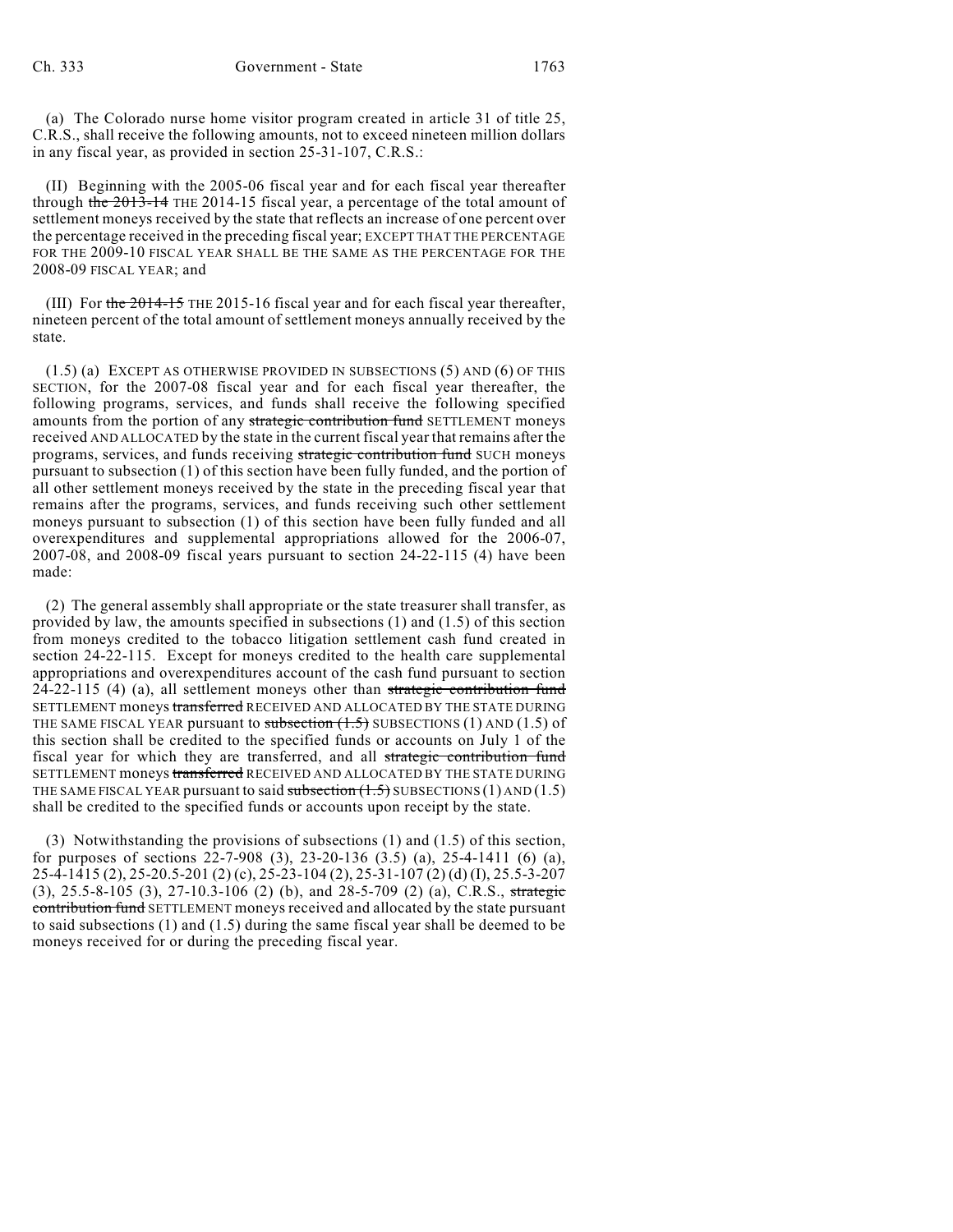(5) (a) (I) THE STATE TREASURER SHALL CREDIT ALL DISPUTED PAYMENTS UPON RECEIPT, OR IF RECEIVED PRIOR TO THE EFFECTIVE DATE OF THIS SUBPARAGRAPH (I), ON THE EFFECTIVE DATE OF THIS SUBPARAGRAPH (I), TO THE GENERAL FUND. ON THE EFFECTIVE DATE OF THIS SUBPARAGRAPH (I),THE STATE TREASURER SHALL TRANSFER THE FOLLOWING AMOUNTS FROM THE GENERAL FUND:

(A) ONE MILLION DOLLARS TO THE CHILDREN'S BASIC HEALTH PLAN TRUST CREATED IN SECTION 25.5-8-105 (1), C.R.S.; AND

(B) FOUR HUNDRED SEVENTY-EIGHT THOUSAND DOLLARS TO THE NURSE HOME VISITOR PROGRAM FUND CREATED IN SECTION 25-31-107 (2) (b), C.R.S.

(II) AS USED IN THIS PARAGRAPH (a):

(A) "ALLOCABLE SHARE" HAS THE SAME MEANING AS SET FORTH IN SECTION (II) (f) OF THE MASTER SETTLEMENT AGREEMENT AND ALL AMENDMENTS THERETO.

(B) "DISPUTED PAYMENTS" MEANS PAYMENTS OF SETTLEMENT MONEYS RECEIVED BY THE STATE FROM PARTICIPATING MANUFACTURERS ON OR AFTER JULY 1, 2008, BUT BEFORE JULY 1, 2011, IN REGARD TO THE MAXIMUM POTENTIAL NPM ADJUSTMENT ALLOCABLE SHARE APPLICABLE TO COLORADO FOR ANY YEAR, AS CALCULATED BY THE INDEPENDENT AUDITOR, AND ANY EARNED INCOME OR INTEREST ASSOCIATED WITH THE PAYMENTS.

(C) "INDEPENDENT AUDITOR" HAS THE SAME MEANING AS SET FORTH IN SECTION (II) (w) OF THE MASTER SETTLEMENT AGREEMENT AND ALL AMENDMENTS THERETO.

(D) "NPM ADJUSTMENT" HAS THE SAME MEANING AS SET FORTH IN SECTION (II) (ff) OF THE MASTER SETTLEMENT AGREEMENT AND ALL AMENDMENTS THERETO.

(E) "PARTICIPATING MANUFACTURER" HAS THE SAME MEANING AS SET FORTH IN SECTION (II) (jj) OF THE MASTER SETTLEMENT AGREEMENT AND ALL AMENDMENTS THERETO.

(b) NOTWITHSTANDING ANY OTHER PROVISION OF THIS SECTION, OF THE SETTLEMENT PAYMENTS RECEIVED IN FISCAL YEAR2008-09 THAT ARE NOT DISPUTED PAYMENTS, FIFTEEN MILLION FOUR HUNDRED THOUSAND DOLLARS OF THE STRATEGIC CONTRIBUTION FUND MONEYS SHALL BE ALLOCATED AMONG SETTLEMENT PROGRAMS IN FISCAL YEAR 2008-09 PURSUANT TO THE RULES OF SUBSECTIONS (1) AND (1.5) OF THIS SECTION AND EIGHTY-FOUR MILLION SIX HUNDRED THOUSAND DOLLARS OF THE REMAINING SETTLEMENT PAYMENTS SHALL BE ALLOCATED AMONG SETTLEMENT PROGRAMS IN FISCAL YEAR 2009-10 AS SPECIFIED IN SUBSECTIONS (1) AND (1.5) OF THIS SECTION. ANY SETTLEMENT PAYMENTS RECEIVED IN FISCAL YEAR 2008-09 THAT ARE NOT DISPUTED PAYMENTS AND ARE NOT TO BE ALLOCATED AMONG TOBACCO PROGRAMS PURSUANT TO THIS PARAGRAPH (b) SHALL BE TRANSFERRED TO THE GENERAL FUND ON THE EFFECTIVE DATE OF THIS PARAGRAPH (b).

(6) ON THE EFFECTIVE DATE OF THIS SUBSECTION (6), THE STATE TREASURER SHALL TRANSFER ONE MILLION ONE HUNDRED THOUSAND DOLLARS FROM THE TOBACCO LITIGATION SETTLEMENT CASH FUND CREATED IN SECTION 24-22-115,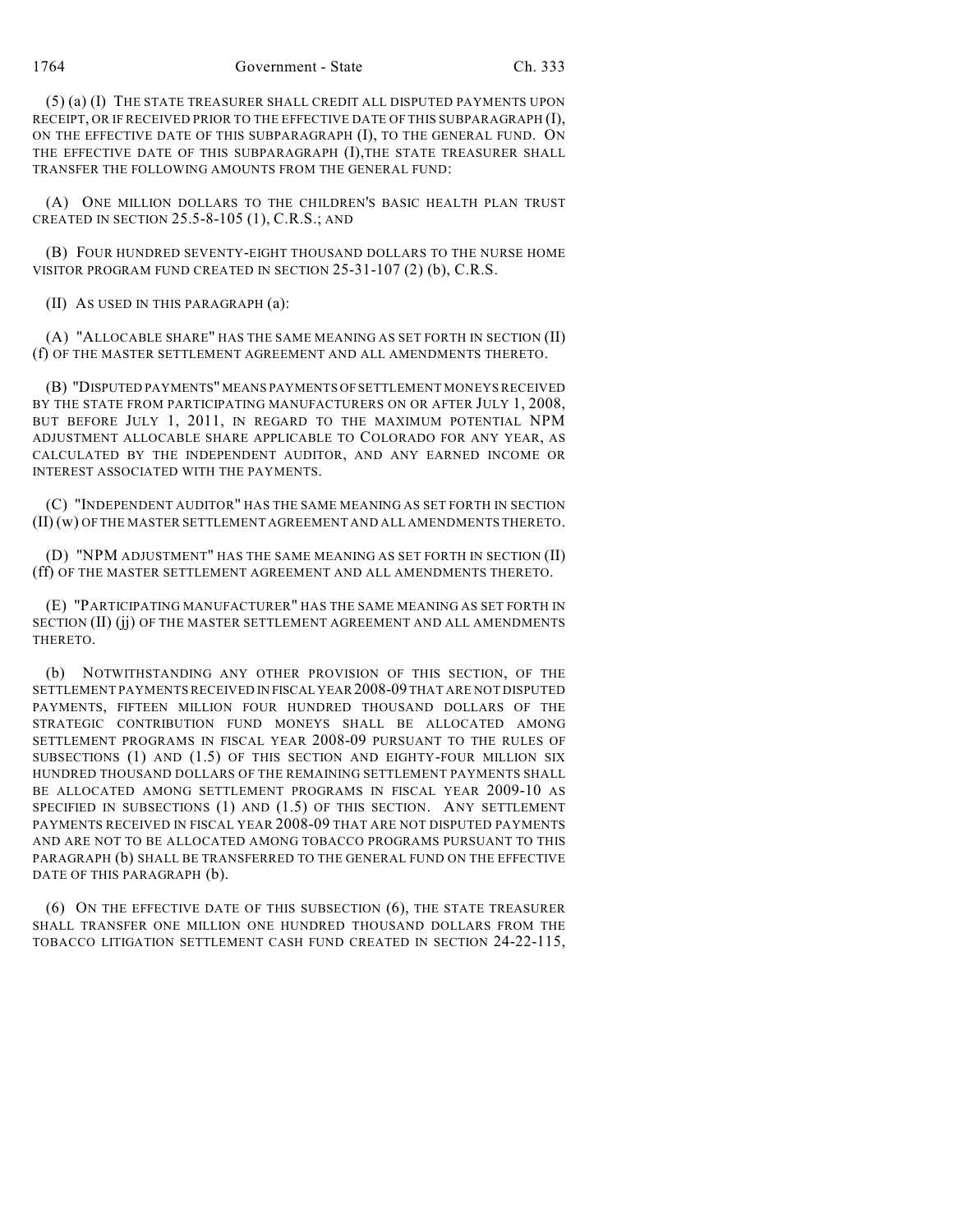C.R.S., TO THE GENERAL FUND. TO ACCOMMODATE THE TRANSFER, THE AMOUNT OF THE ALLOCATION TO THE SHORT-TERM INNOVATIVE HEALTH PROGRAM GRANT FUND CREATED IN SECTION 25-36-101, C.R.S., PURSUANT TO SUBPARAGRAPH (IX) OF PARAGRAPH (a) OF SUBSECTION (1.5) OF THIS SECTION FOR FISCAL YEAR 2009-10 SHALL BE REDUCED BY ONE MILLION ONE HUNDRED THOUSAND DOLLARS.

(7) NOTWITHSTANDING ANY LIMITATION ON THE AMOUNT OF ADVANCES SET FORTH IN SECTION 24-75-203 (2), THE CONTROLLER MAY AUTHORIZE AN ADVANCE WITHOUT INTEREST IN ANY AMOUNT TO BE MADE TO ANY DEPARTMENT, INSTITUTION, OR AGENCY OF STATE GOVERNMENT TO PROVIDE IT WITH WORKING CAPITAL FOR THE OPERATION OF TOBACCO SETTLEMENT PROGRAMS TO WHICH SETTLEMENT MONEYS ARE ALLOCATED PURSUANT TO THIS SECTION.

**SECTION 2.** 25-31-107 (2) (d) (I), (2) (d) (III) (B), and (2) (d) (III) (C), Colorado Revised Statutes, are amended, and the said 25-31-107 (2) (d) is further amended BY THE ADDITION OF A NEW SUBPARAGRAPH, to read:

**25-31-107. Nurse home visitor program - selection of entities - grants.** (2) (d) (I) Pursuant to section 24-75-1104.5 (1) (a), C.R.S., AND EXCEPT AS OTHERWISE PROVIDED IN SECTION 24-75-1104.5 (5), C.R.S., beginning with the 2006-07 fiscal year and for each fiscal year thereafter so long as the state receives moneys pursuant to the master settlement agreement, the state treasurer shall transfer to the fund the amounts specified in subparagraph (III) of this paragraph (d) from the master settlement agreement moneys received by the state, other than attorney fees and costs, during the preceding fiscal year, not to exceed nineteen million dollars in any fiscal year. The transfer shall be from moneys credited to the tobacco litigation settlement cash fund created in section 24-22-115, C.R.S.

(III) (B) Beginning with the 2007-08 fiscal year and for each fiscal year thereafter through the 2013-14 THE 2014-15 fiscal year, the state treasurer shall increase the percentage transferred to the fund pursuant to sub-subparagraph (A.7) of this subparagraph (III) by one percent; EXCEPT THAT THE PERCENTAGE TRANSFERRED TO THE FUND FOR THE 2009-10 FISCAL YEAR SHALL BE THE SAME AS THE PERCENTAGE TRANSFERRED TO THE FUND FOR THE 2008-09 FISCAL YEAR.

(C) For the  $2014-15$  THE 2015-16 fiscal year and for each fiscal year thereafter, the state treasurer shall transfer to the fund nineteen percent of the total amount of moneys received by the state.

(IV) IN ADDITION TO ALL OTHER MONEYS TRANSFERRED TO THE FUND PURSUANT TO THIS PARAGRAPH (d), THE STATE TREASURER SHALL TRANSFER MONEYS FROM THE GENERAL FUND TO THE FUND AS SPECIFIED IN SECTION  $24-75-1104.5$  (5) (a) (I) (B), C.R.S.

**SECTION 3.** 22-7-908 (1) and (3), Colorado Revised Statutes, are amended to read:

**22-7-908. Read-to-achieve cash fund - created.** (1) There is hereby established in the state treasury the read-to-achieve cash fund, referred to in this section as the "cash fund". The cash fund shall consist of moneys transferred thereto pursuant to subsection (3) of this section and any other moneys that may be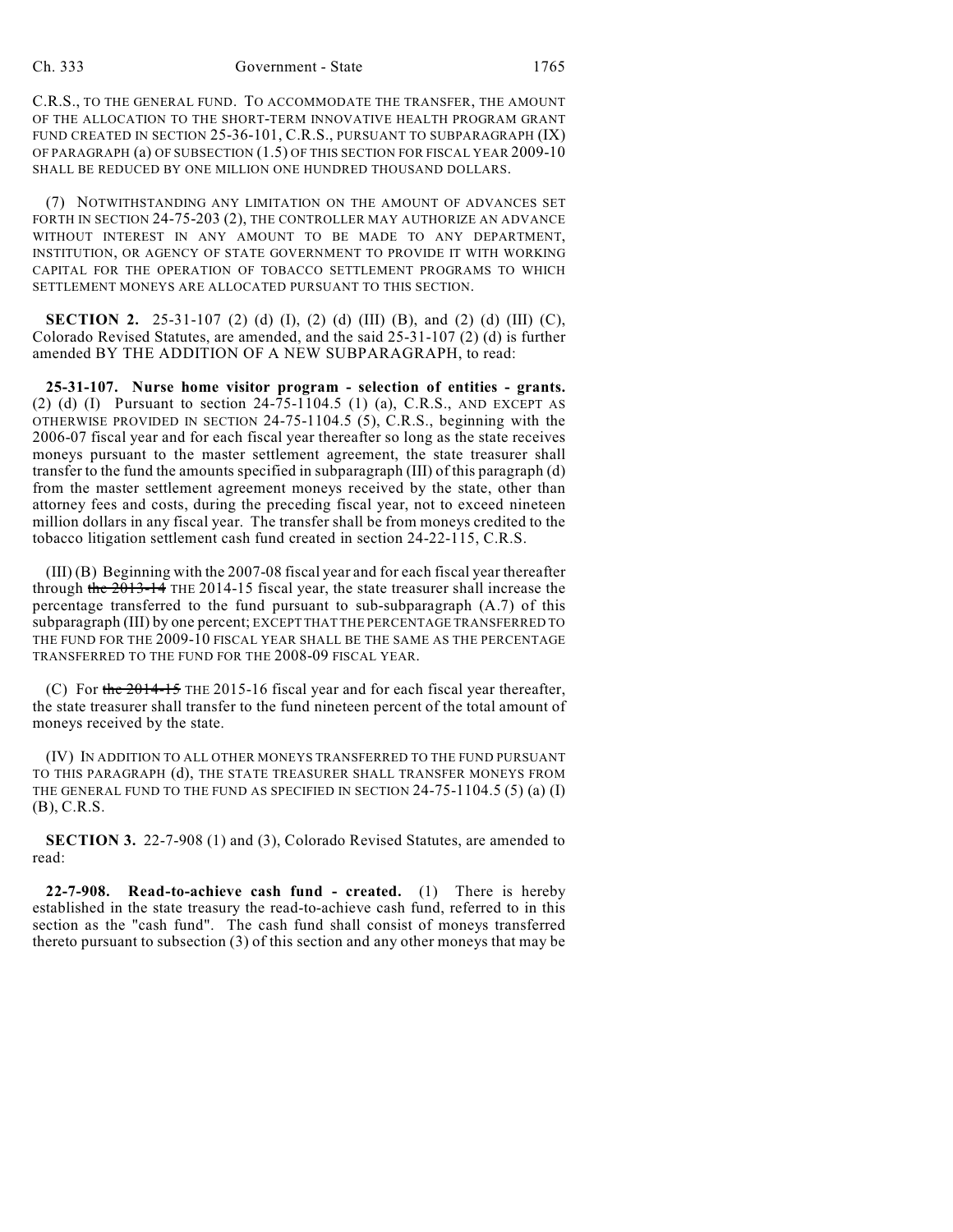1766 Government - State Ch. 333

made available by the general assembly. Subject to appropriation by the general assembly, moneys in the cash fund shall be used to provide grants pursuant to this part 9 and to the reading assistance grant program created pursuant to section 22-88-102; EXCEPT THAT, FOR THE 2009-10 FISCAL YEAR, THE GENERAL ASSEMBLY MAY ALSO APPROPRIATE MONEYS FROM THE CASH FUND TO THE DEPARTMENT OF EDUCATION TO BE USED TO AWARD GRANTS FOR SUMMER SCHOOL PROGRAMS PURSUANT TO PART 8 OF THIS ARTICLE. Any moneys not provided as grants may be invested by the state treasurer as provided in section 24-36-113, C.R.S. All interest derived from the deposit and investment of moneys in the cash fund shall be credited to the cash fund. Any amount remaining in the cash fund at the end of any fiscal year shall remain in the cash fund and shall not be credited or transferred to the general fund or to any other fund.

(3) Except as otherwise provided in section  $24-75-1104.5$  (1) (h) AND (5), C.R.S., beginning with the 2007-08 fiscal year, and for each fiscal year thereafter so long as the state receives moneys pursuant to the master settlement agreement, the state treasurer shall annually transfer to the cash fund five percent of the amount of moneys received by the state in accordance with the master settlement agreement, other than attorney fees and costs, for the preceding fiscal year; except that the amount so transferred to the cash fund in any fiscal year shall not exceed eight million dollars. The state treasurer shall transfer the amount specified in this subsection (3) from moneys credited to the tobacco litigation settlement cash fund created in section 24-22-115, C.R.S.

**SECTION 4.** 23-20-136 (3.5) (a), Colorado Revised Statutes, is amended to read:

**23-20-136. Fitzsimons trust fund - creation - legislative declaration - repeal.** (3.5) (a) For the 2006-07 fiscal year and for each fiscal year thereafter in which the state receives moneys pursuant to the master settlement agreement, and in which money is due to a lessor under a lease-purchase agreement authorized pursuant to section 3 of House Bill 03-1256, as enacted at the first regular session of the sixty-fourth general assembly, the state treasurer shall transfer to the capital construction fund and the state controller shall transfer from the capital construction fund to the Fitzsimons trust fund the lesser of the amount due to any lessor during the fiscal year or, EXCEPT AS OTHERWISE PROVIDED IN SECTION 24-75-1104.5 (5), C.R.S., eight percent of the total amount received by the state pursuant to the master settlement agreement, other than attorney fees and costs, during the preceding fiscal year; except that the amount transferred pursuant to this subsection (3.5) in any fiscal year shall not exceed eight million dollars.

**SECTION 5.** 25-4-1411 (2) and (6) (a), Colorado Revised Statutes, are amended to read:

**25-4-1411. AIDS drug assistance program - legislative declaration - no entitlement created.** (2) Subject to available appropriations, the department of public health and environment is authorized to implement and administer an AIDS drug assistance program, referred to in this section as the "state program", to provide pharmaceutical products to treat HIV disease or prevent the serious deterioration of health arising from HIV disease in eligible individuals. The general assembly may annually appropriate moneys from the general fund to purchase pharmaceutical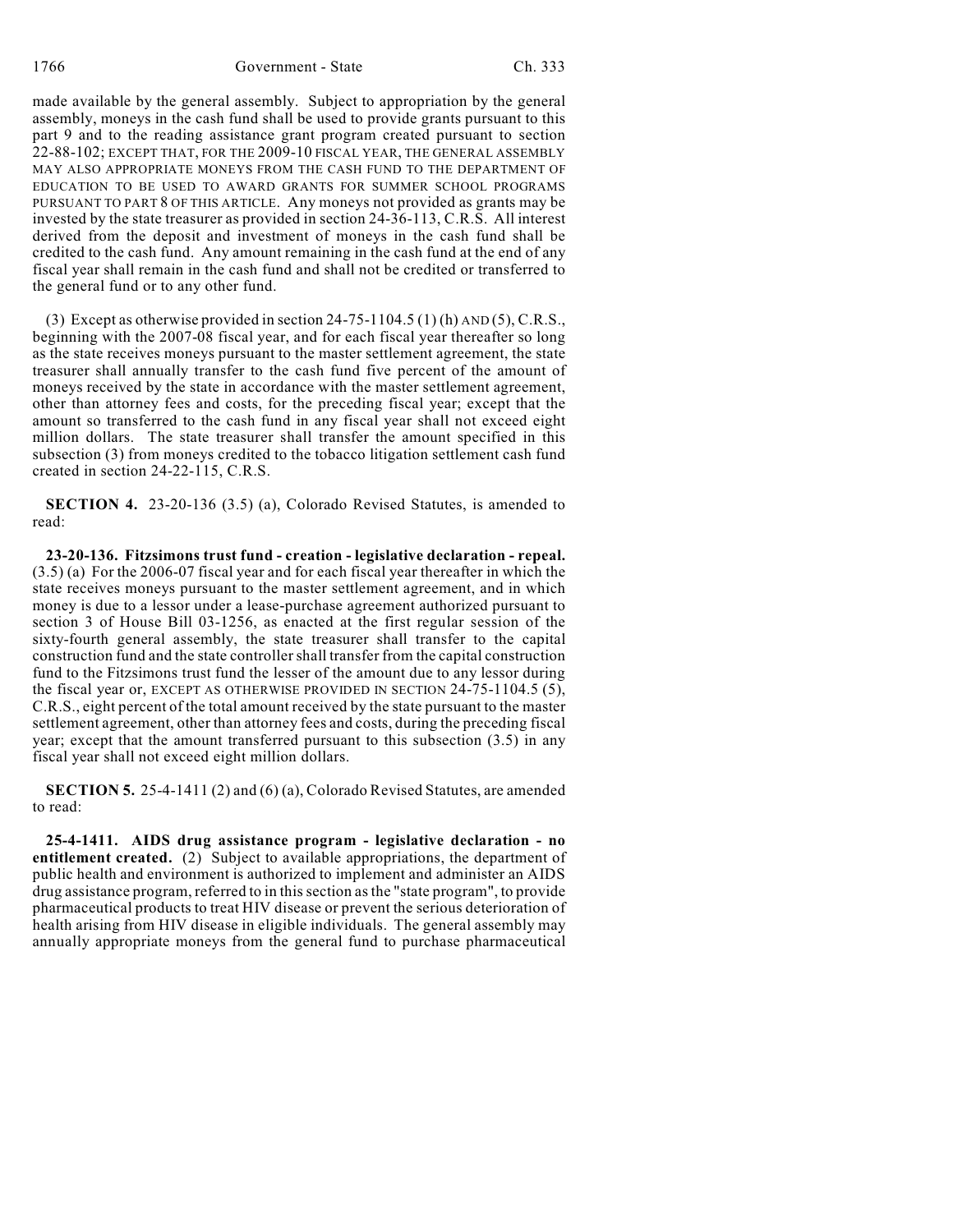products for persons participating in the state program. The state program shall also be funded with federal funds available under the federal "Ryan White C.A.R.E. Act of 1990", as amended, AND MONEYS APPROPRIATED FOR THE IMPLEMENTATION AND ADMINISTRATION OF THE STATE PROGRAM FROM THE AIDS AND HIV PREVENTION FUND AS AUTHORIZED BY SECTION 25-4-1415 (1).

(6) (a) Pursuant to section  $24-75-1104.5$  (1) (j), C.R.S., AND EXCEPT AS OTHERWISE PROVIDED IN SECTION 24-75-1104.5 (5), C.R.S., beginning in the 2004-05 fiscal year, and for each fiscal year thereafter so long as the state receives moneys pursuant to the master settlement agreement, the general assembly shall appropriate to the department of public health and environment for the state program three and a half percent of the amount of moneys transmitted to the state treasurer in accordance with the master settlement agreement, other than attorney fees and costs, for the preceding fiscal year; except that the amount so appropriated to the department in any fiscal year shall not exceed five million dollars. The general assembly shall appropriate the amount specified in this subsection (6) from moneys credited to the tobacco litigation settlement cash fund created in section 24-22-115, C.R.S.

**SECTION 6.** 25-4-1415 (1) and (2), Colorado Revised Statutes, are amended to read:

**25-4-1415. Cash fund - administration - limitation.** (1) There is hereby created in the state treasury the AIDS and HIV prevention fund, referred to in this section as the "fund", that shall consist of moneys that may be appropriated to the fund by the general assembly. The moneys in the fund shall be subject to annual appropriation by the general assembly for the direct and indirect costs associated with the implementation of the program; EXCEPT THAT, FOR THE 2009-10 FISCAL YEAR, THE GENERAL ASSEMBLY MAY APPROPRIATE MONEYS FROM THE FUND TO THE DEPARTMENT OF PUBLIC HEALTH AND ENVIRONMENT FOR THE IMPLEMENTATION AND ADMINISTRATION OF THE AIDS DRUG ASSISTANCE PROGRAM DESCRIBED IN SECTION 25-4-1411 (2). Any moneys in the fund not expended for the purpose of the program may be invested by the state treasurer as provided by law. All interest and income derived from the investment and deposit of moneys in the fund shall be credited to the fund. Any unexpended and unencumbered moneys remaining in the fund at the end of a fiscal year shall remain in the fund and shall not be credited or transferred to the general fund or another fund.

(2) Pursuant to section 24-75-1104.5 (1) (m), C.R.S., AND EXCEPT AS OTHERWISE PROVIDED IN SECTION 24-75-1104.5(5), C.R.S., beginning in the 2006-07 fiscal year and in each fiscal year thereafter so long as the state receives moneys pursuant to the master settlement agreement, the state treasurer shall annually transfer to the fund two percent, not to exceed two million dollars in any fiscal year, of the total amount of the moneys received by the state pursuant to the master settlement agreement, not including attorney fees and costs, during the preceding fiscal year. The state treasurer shall transfer the amount specified in this subsection (2) from moneys credited to the tobacco litigation settlement cash fund created in section 24-22-115, C.R.S.

**SECTION 7.** 25-20.5-201 (2) (c), Colorado Revised Statutes, is amended to read: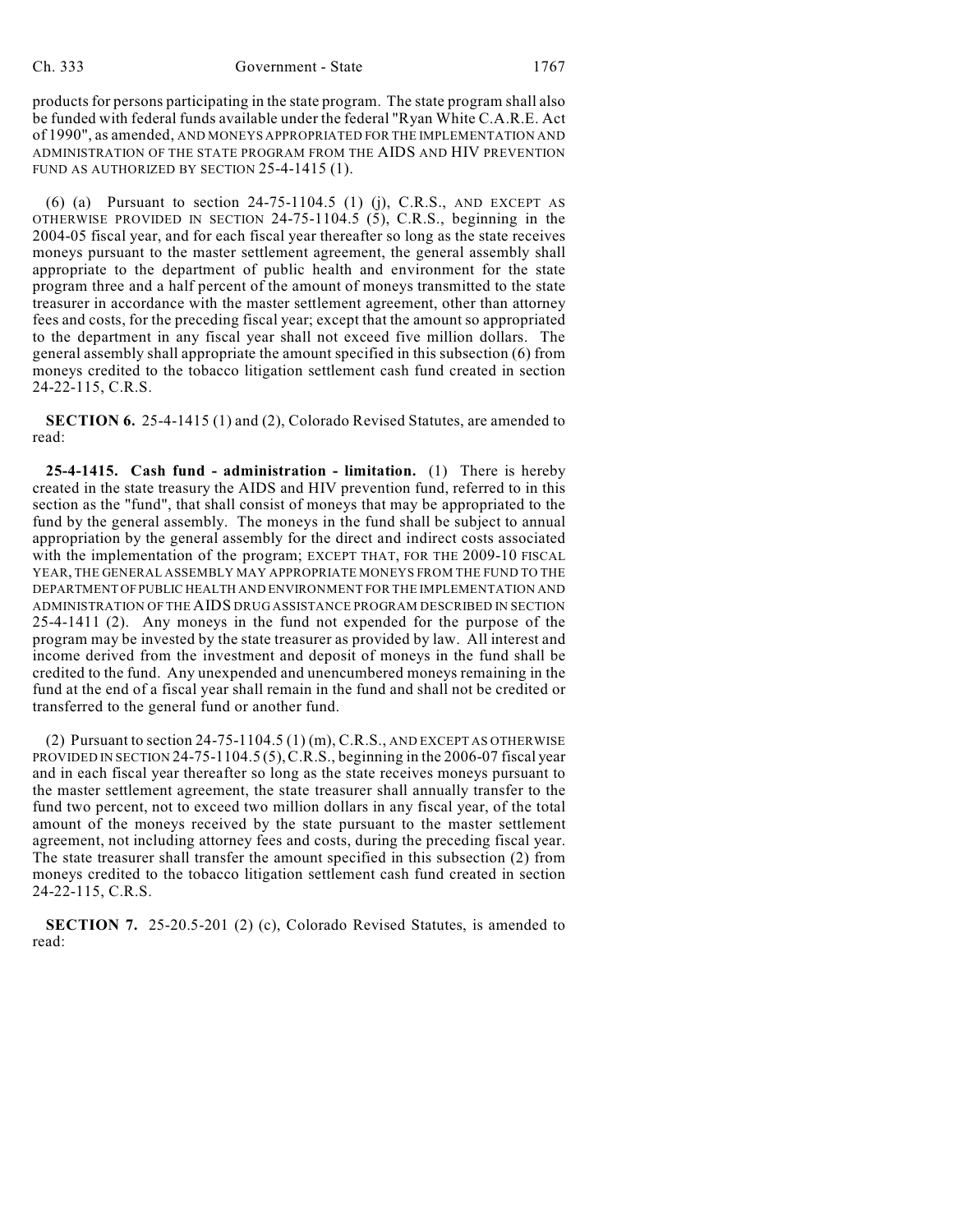**25-20.5-201. Tony Grampsas youth services program - creation - standards - applications.** (2) (c) Pursuant to section 24-75-1104.5 (1) (i), C.R.S., AND EXCEPT AS OTHERWISE PROVIDED IN SECTION 24-75-1104.5 (5), C.R.S., beginning in the 2004-05 fiscal year, and for each fiscal year thereafter so long as the state receives moneys pursuant to the master settlement agreement, the general assembly shall appropriate to the division for the Tony Grampsas youth services program four percent of the amount of moneys transmitted to the state treasurer in accordance with the master settlement agreement, other than attorney fees and costs, for the preceding fiscal year; except that the amount so appropriated to the division in any fiscal year shall not exceed five million dollars. The general assembly shall appropriate the amount specified in this paragraph (c) from moneys credited to the tobacco litigation settlement cash fund created in section 24-22-115, C.R.S.

**SECTION 8.** 25.5-3-207 (3), Colorado Revised Statutes, is amended to read:

**25.5-3-207. Program funding - comprehensive primary and preventive care fund - supplemental tobacco litigation settlement moneys account - creation.** (3) Pursuant to section 24-75-1104.5 (1) (b), C.R.S., AND EXCEPT AS OTHERWISE PROVIDED IN SECTION 24-75-1104.5 (5), C.R.S., beginning with the 2006-07 fiscal year, and for each fiscal year thereafter so long as the state receives moneys pursuant to the master settlement agreement, the state treasurer shall transfer to the fund three percent of the total amount of moneys received by the state pursuant to the master settlement agreement, not including attorney fees and costs, during the preceding fiscal year; except that the amount so transferred to the fund shall not exceed five million dollars in any fiscal year. The state treasurer shall transfer the amount specified in this subsection (3) from moneys credited to the tobacco litigation settlement cash fund created in section 24-22-115, C.R.S.

**SECTION 9.** 25.5-8-105 (3), Colorado Revised Statutes, is amended to read:

**25.5-8-105. Trust and supplemental settlement moneys account - created.**  $(3)$  (a) Pursuant to section 24-75-1104.5 (1) (c), C.R.S., AND EXCEPT AS OTHERWISE PROVIDED IN SECTION 24-75-1104.5  $(5)$ , C.R.S., beginning in the 2006-07 fiscal year and in each fiscal year thereafter so long as the state receives moneys pursuant to the master settlement agreement, the state treasurer shall transfer to the portion of the trust that is not the supplemental tobacco litigation settlement moneys account twenty-four percent of the total amount of the moneys annually received by the state pursuant to the master settlement agreement, not including attorney fees and costs, during the preceding fiscal year; except that the amount so transferred to the trust shall not exceed thirty million dollars in any fiscal year. Except as otherwise provided in sections 24-22-115.5 (2) (a.7) and 24-75-1104.5 (1) (c), C.R.S., the state treasurer shall transfer the amount specified in this subsection (3) from moneys credited to the tobacco litigation settlement cash fund created in section 24-22-115, C.R.S. The amount transferred pursuant to this subsection (3) shall be in addition to and not in replacement of any general fund moneys appropriated to the trust.

(b) Pursuant to section  $24-75-1104.5$  (1.5) (a) (V), C.R.S., AND EXCEPT AS OTHERWISE PROVIDED IN SECTION 24-75-1104.5 (5), C.R.S., beginning in the 2007-08 fiscal year and each fiscal year thereafter so long as the state receives moneys pursuant to the master settlement agreement, the state treasurer shall transfer to the supplemental tobacco litigation settlement moneys account of the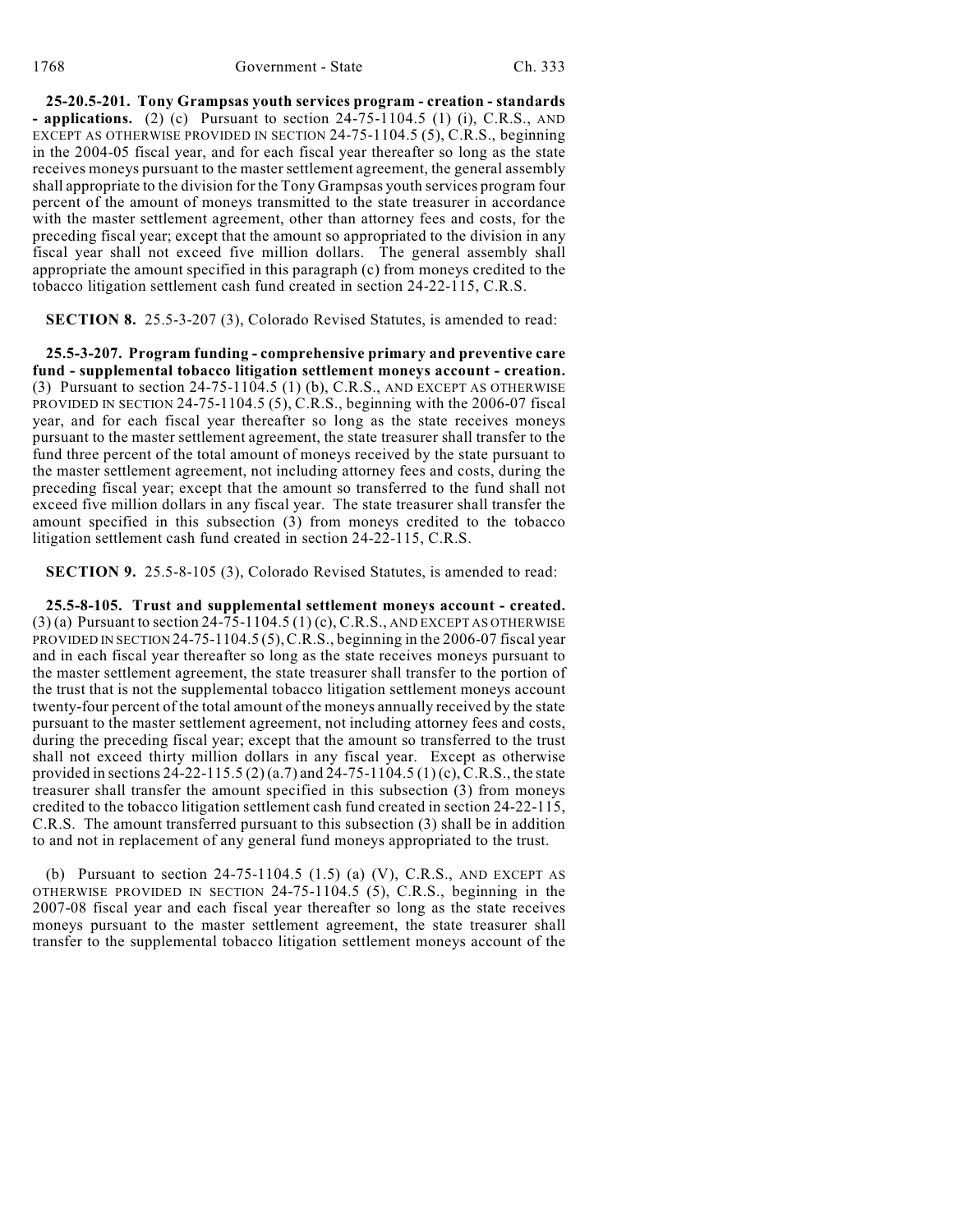trust five percent of the portion of the moneys annually received by the state pursuant to the master settlement agreement, not including attorney fees and costs, during the preceding fiscal year that remains after the programs, services, and funds that receive such moneys pursuant to section 24-75-1104.5 (1), C.R.S., have been fully funded. For the 2007-08 fiscal year, the state treasurer shall transfer from the short-term innovative health program grant fund created in section 25-36-101, C.R.S., to the account the lesser of twenty-two thousand three hundred seven dollars or two and two-tenths percent of the amount allocated to the short-term innovative health program grant fund for the fiscal year pursuant to section 24-75-1104.5 (1.5) (a) (IX), C.R.S., enacted by Senate Bill 07-097 at the first regular session of the sixty-sixth general assembly. For the 2008-09 and 2009-10 fiscal years, the state treasurer shall transfer from the short-term innovative health program grant fund created in section 25-36-101, C.R.S., to the account the lesser of twenty-nine thousand five hundred fifteen dollars or one and four-tenths percent of the amount allocated to the short-term innovative health program grant fund for the fiscal year pursuant to section 24-75-1104.5 (1.5) (a) (IX), C.R.S., enacted by Senate Bill 07-097 at the first regular session of the sixty-sixth general assembly.

**SECTION 10.** 28-5-709 (2) (a), Colorado Revised Statutes, is amended to read:

**28-5-709. Colorado state veterans trust fund - created - report - repeal.**  $(2)$  (a) Pursuant to section 24-75-1104.5 (1) (g), C.R.S., AND EXCEPT AS OTHERWISE PROVIDED IN SECTION 24-75-1104.5 (5), C.R.S., beginning in the 2006-07 fiscal year, and for each fiscal year thereafter so long as the state receives moneys pursuant to the master settlement agreement, the state treasurer shall annually transfer to the trust fund one percent of the total amount received by the state pursuant to the provisions of the master settlement agreement, other than attorney fees and costs, during the preceding fiscal year; except that the amount so transferred to the trust fund in any fiscal year shall not exceed one million dollars. The state treasurer shall transfer the amount specified in this subsection (2) from moneys credited to the tobacco litigation settlement cash fund created in section 24-22-115, C.R.S.

**SECTION 11. Adjustments to the 2009 long bill.** (1) For the implementation of this act, appropriations made in the annual general appropriation act for the fiscal year beginning July 1, 2009, are adjusted as follows:

(a) The appropriation to the department of education, assistance to public schools, grant programs, distributions, and other assistance, reading and literacy, read-to-achieve grant program, from the read-to-achieve cash fund created in section 22-7-908 (1), Colorado Revised Statutes, is decreased by one million one hundred sixty-five thousand two hundred ninety-six dollars (\$1,165,296) cash funds.

(b) (I) The cash funds appropriation to the department of education, assistance to public schools, grant programs, distributions, and other assistance, summer and after-school programs, summer school grant program, from the read-to-achieve cash fund created in section 22-7-908 (1), Colorado Revised Statutes, is increased by one million dollars (\$1,000,000).

(II) The cash funds appropriation to the department of education, assistance to public schools, grant programs, distributions, and other assistance, summer and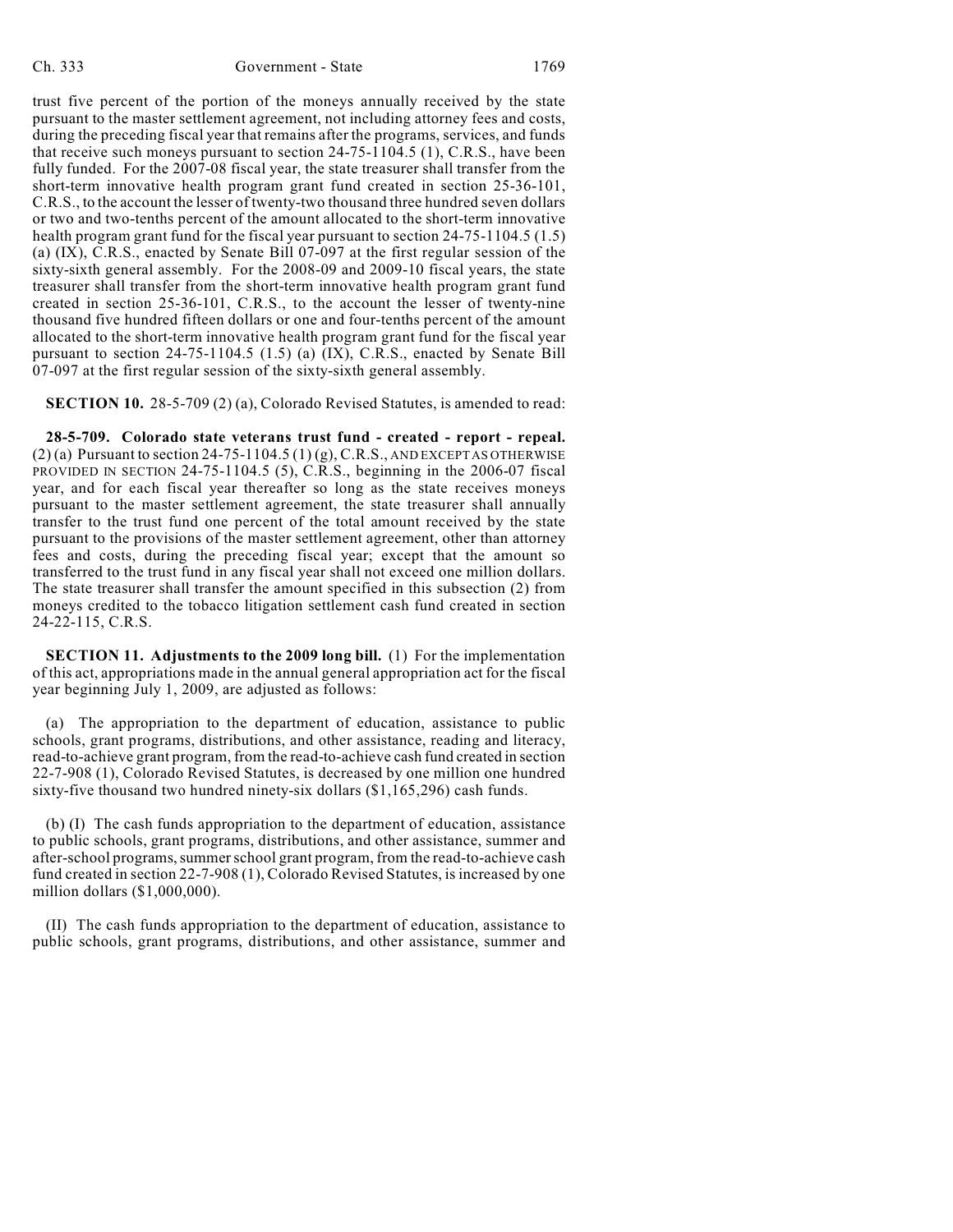1770 Government - State Ch. 333

after-school programs, summer school grant program, from the state education fund created in section 17 (4) of article IX of the state constitution, is decreased by one million dollars (\$1,000,000).

(c) The appropriation to the department of health care policy and financing, indigent care program, pediatric speciality hospital, from the supplemental tobacco litigation settlement moneys account in the pediatric specialty hospital fund created in section 24-22-117 (2) (e) (II), Colorado Revised Statutes, is decreased by five thousand three hundred fifty-nine dollars (\$5,359) cash funds.

(d) The appropriation to the department of health care policy and financing, indigent care program, comprehensive primary and preventive care grants, from the comprehensive primary and preventive care fund created in section 25.5-3-207 (1), Colorado Revised Statutes, is decreased by ninety-nine thousand one hundred seventy-seven dollars (\$99,177) cash funds.

(e) The appropriation to the department of higher education, governing boards, regents of the university of Colorado, from the tobacco litigation settlement moneys health education fund created in section 24-75-1104.5 (1.5) (a) (I), Colorado Revised Statutes, is decreased by two hundred sixty-two thousand five hundred seventy-one dollars (\$262,571) cash funds.

(f) The appropriation to the department of human services, mental health and alcohol and drug abuse services, mental health community programs, mental health services for the medically indigent, mental health services for juvenile and adult offenders, from the offender mental health servicesfund created in section 27-1-204 (5.5), Colorado Revised Statutes, is decreased by sixty-four thousand three hundred three dollars (\$64,303) cash funds.

(g) The appropriation to the department of human services, mental health and alcohol and drug abuse services, alcohol and drug abuse division, community programs, other programs, community prevention and treatment, from the alcohol and drug abuse community prevention and treatment fund created in section 24-75-1104.5 (1.5) (a) (VIII), Colorado Revised Statutes, is decreased by sixteen thousand seventy-six dollars (\$16,076) cash funds.

(h) The appropriation to the department of public health and environment, disease control and environmental epidemiology division, special purpose disease control programs, sexually transmitted disease, HIV and AIDS, Ryan White act, operating expenses, from the tobacco litigation settlement cash fund created in section 24-22-115 (1) (a), Colorado Revised Statutes, is decreased by one hundred fifteen thousand seven hundred seven dollars (\$115,707) cash funds.

(i) The appropriation to the department of public health and environment, prevention services division, prevention partnerships, Tony Grampsas youth services program, prevention services programs, from the tobacco litigation settlement cash fund created in section 24-22-115 (1) (a), Colorado Revised Statutes, is decreased by one hundred thirty-two thousand two hundred thirty-seven dollars (\$132,237) cash funds.

(j) The appropriation to the department of public health and environment,